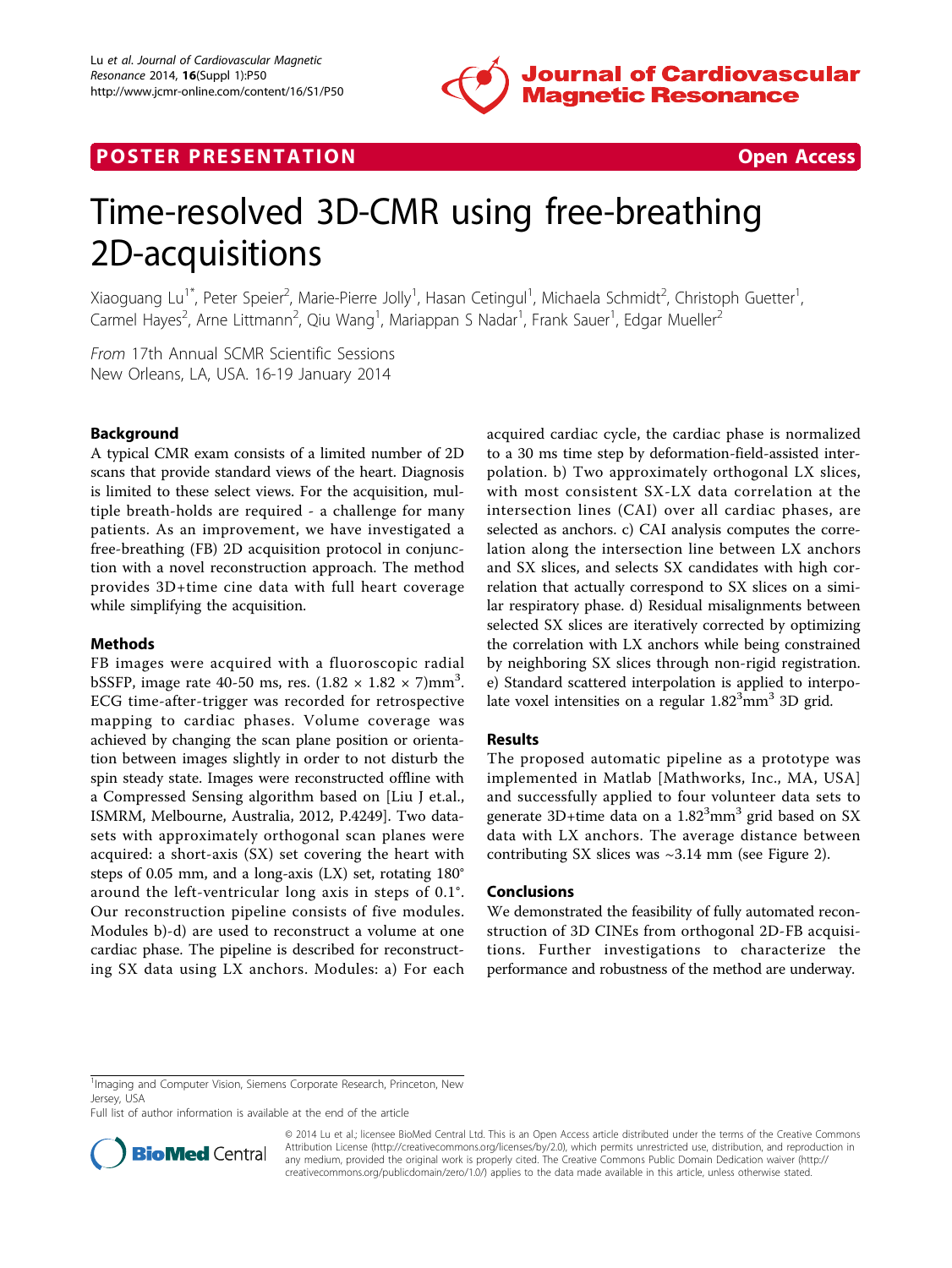<span id="page-1-0"></span>

Non-rigid slice correction; 4. Scattered interpolation.



Figure 2 Example of reconstruction results: a) three orthogonal MPRs and a 3D rendering; b) three MPRs from reconstructed volumes (right) compared with acquired LX images at the same views (left).